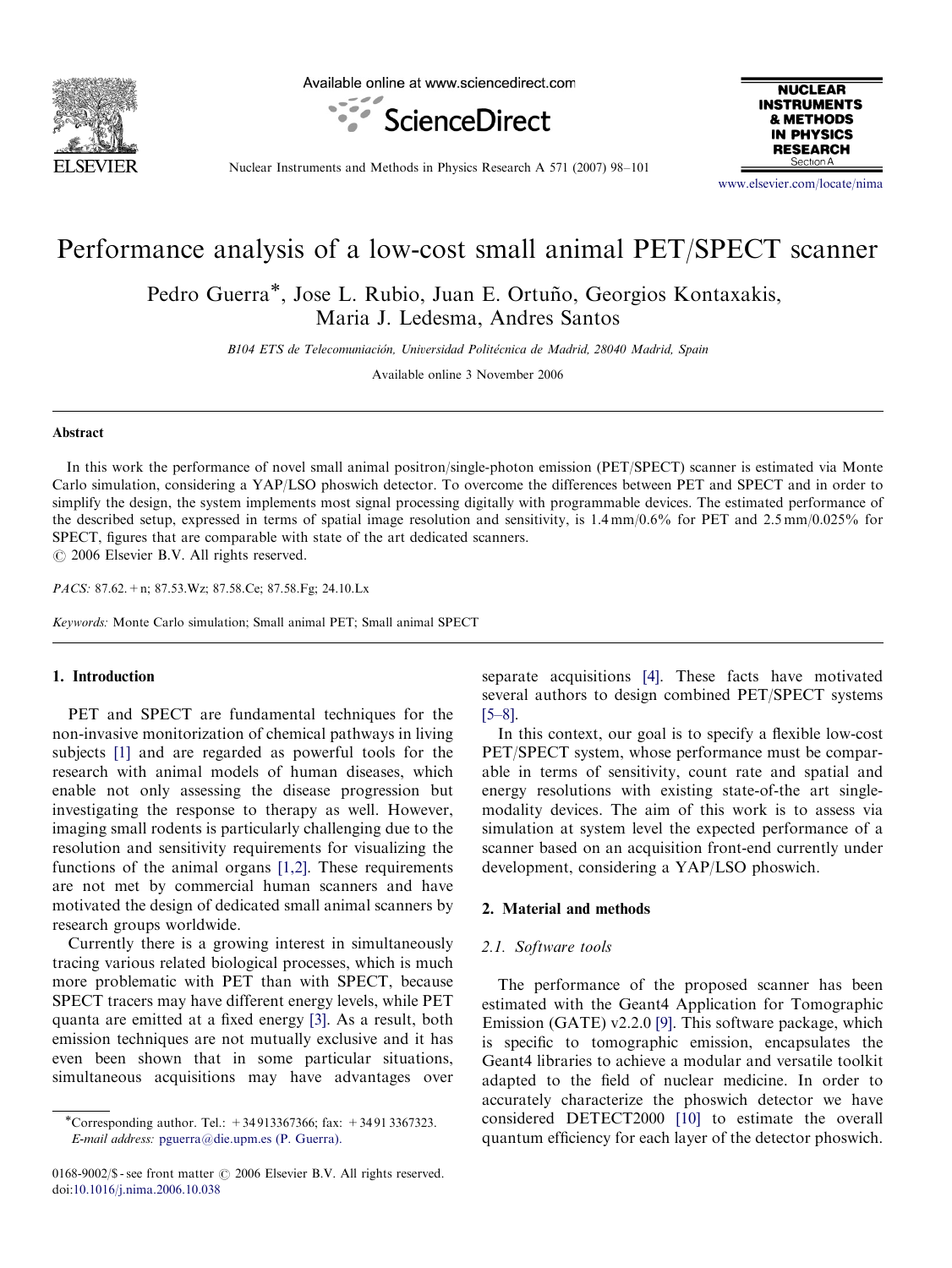The acquisition electronics have been parameterized based on simulations obtained with the system model presented in Ref. [\[11\]](#page-3-0). The simulated list mode output has been reconstructed with the Open Source software package for tomographic imaging reconstruction STIR 1.4 [\[12\]](#page-3-0) and with the sparse iterative reconstruction library  $\text{ASPIRE}^{\text{TM}}$ [\[13\].](#page-3-0)

#### 2.2. Design concept

The proposed scanner consists of a rotating gantry that mounts four detector blocks, each of which integrates all the detection and processing electronics. These electronics, as described in Ref. [\[14\],](#page-3-0) consist on a H8500 photomultiplier [\[15\],](#page-3-0) an analog interface, a set of ADCs sampling at a fixed frequency and a FPGA that performs digital pulse processing and data streaming. Moreover the detectors include detachable parallel-hole collimators in order to enable different configurations, i.e., PET-only, SPECTonly and combined PET/SPECT.

In the design of the detector, the scintillation material plays a significant role. The proposed scanner assumes a phoswich detector with two layers of  $25 \times 25$  pixellated crystals of  $15 \times 2 \times 2$  mm each. The front layer is based on cerium-activated yttrium aluminum perovskite (YAP), whose time resolution is comparable to other fast scintillators. Although its excellent spectroscopic and timing properties are limited by a low photofraction at 511 keV [\[16\].](#page-3-0) The back layer is based on lutetium oxyorthosilicate (LSO) [\[17\]](#page-3-0), which is nowadays the crystal of choice for PET due to its excellent physical properties. This layer setup is motivated by the intrinsic radioactivity of the LSO originating from the  $176$ Lu, which produces a background count rate around 5–20 cps/crystal that raises some concerns in using LSO in SPECT. This way, low energy SPECT photons will be mostly detected in the YAP layer, while PET quanta detections will be evenly distributed between both layers.

#### 2.3. Simulation setup

GATE has been used to describe a four-detector heads scanner with 18 cm of diameter, as shown in Fig. 1. In the simulated scenario, a 20 mm lead collimator, with 0.6 mm hole-diameter and a 0.15 mm gap between the hexagonally arranged holes, is placed on top of two opposite detectors, while the other pair is left uncovered. For a proper description of the phoswich, parameters such as light yield, intrinsic resolution and transfer efficiency are specified based on results from DETECT2000. Additionally, other parameters of the different elements of the front-end are specified according to previous studies: time resolution is set to 2 ns, the time window to 10 ns and dead time is set as paralyzable/non-paralyzable 260 ns for acquisition, and non-paralyzable 800 ns for the transmission of the acquired data. With these settings, we have estimated the performance for the worst-case scenario: two heads in coin-



Fig. 1. Diagram of the simulated scanner, consisting of four identical rotating heads, two of which mount a parallel-hole lead collimator.

cidence mode for PET and two heads in single mode for SPECT.

#### 3. Results

#### 3.1. Scanner performance in PET mode

Resolution in PET mode has been computed as the FWHM of a box around the peak of the reconstructed volume, using the 3D-FBP provided by STIR. Additional simulations where carried out in order to compute the scanner's noise-equivalent count (NEC) curve for the pair of detectors in PET mode. For this purpose we simulated a 2 cm radius and 5 cm height cylinder placed in the center of the field of view (FOV), filled with water and with a uniform activity distribution.

[Fig. 2](#page-2-0) shows the estimated spatial resolution in PET mode for five point sources distributed along the radial axis with different layer identification error rates, showing that the ability of the electronics to identify the crystal of interaction guarantees very low resolution degradation due to depth of interaction (DOI), even when the crystal classification error goes as high as 10%. Resolution remains almost constant in the full FOV, enabling the visualization of small activity points in the edge of the FOV, as shown in the reconstructed Derenzo phantom of [Fig. 2.](#page-2-0)

The estimated performance in PET mode is comparable in terms of resolution and sensitivity with state of the art PET scanners, as it is shown in [Table 1](#page-2-0). This table considers two PET scanners: the YAPPET [\[7\],](#page-3-0) from the University of Ferrara, and the Micropet FOCUS [\[18\],](#page-3-0) from CTI Molecular Imaging.

Results show that, thanks to the phoswich approach, the expected resolution is homogeneous within the FOV. However the sensitivity is 6 times lower than in the FOCUS scanner, due to the smaller solid angle covered with only two detectors, although it is still comparable to the YAPPET, if we account for the fact that in Ref. [\[7\]](#page-3-0) sensitivity is computed with four heads and with a wideenergy window.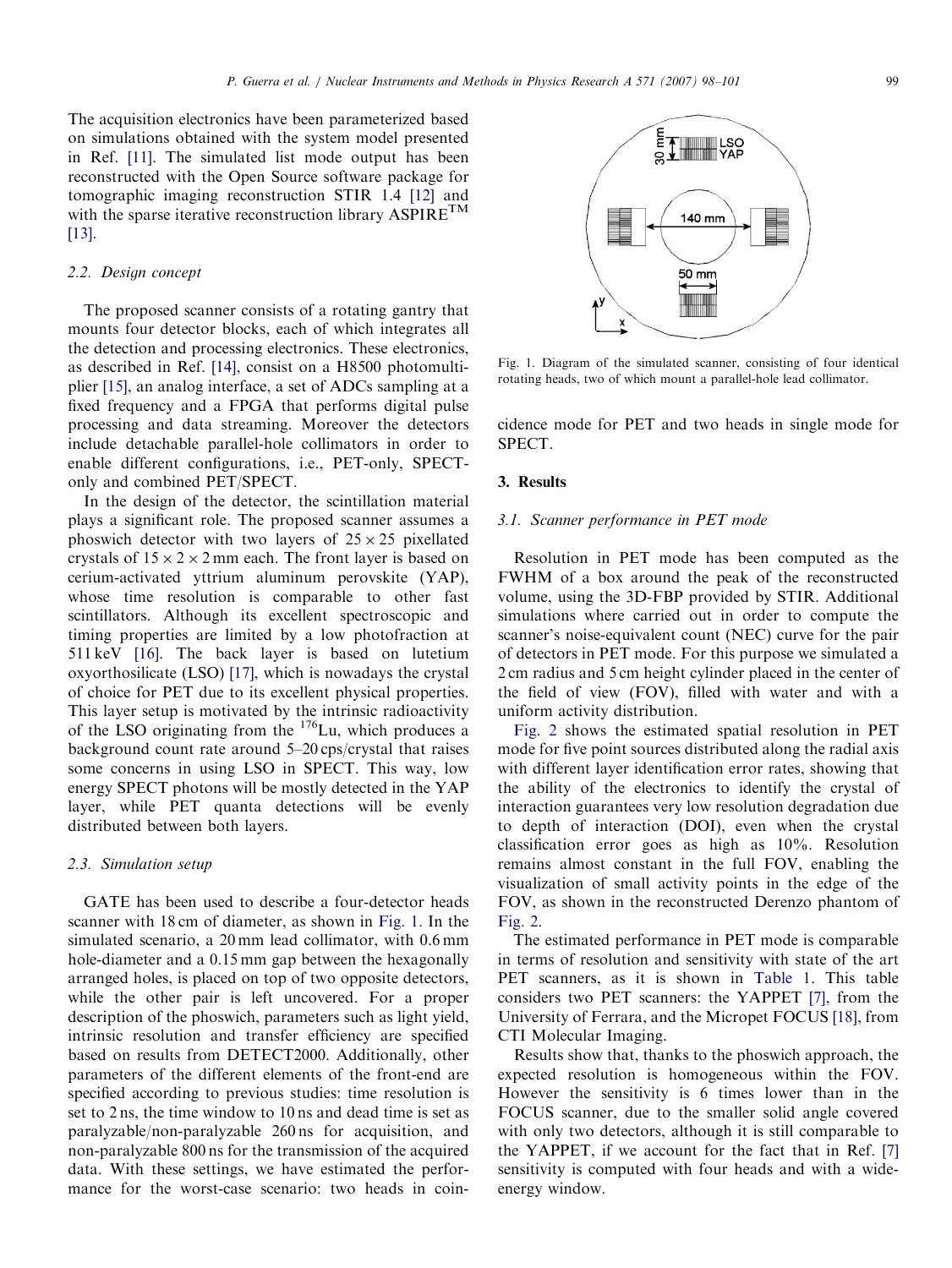<span id="page-2-0"></span>

Fig. 2. (a) Estimated radial resolution of the phoswich for five point sources in PET mode, with a 0%, 5% and 10% crystal identification error. As reference, resolution is also computed with a LSO-only detector with crystals 15 and 30 mm long. (b) PET phantom reconstructed with the STIR's FBP-3D and  $3.5e^6$  counts, consisting of 0.6 mm (bottom right), 0.8, 1.2, 1.6, 2.0 and 2.4 mm bars (clockwise).

Table 1 Scanners performance: state-of-the-art vs simulation results

|                         |             | PET at<br>511 keV   | SPECT at<br>$140 \,\mathrm{keV}$ |
|-------------------------|-------------|---------------------|----------------------------------|
| microPET                | Sensitivity | $3.4\%$             |                                  |
| Focus $[18]$            | Resolution  | $1.3 \,\mathrm{mm}$ |                                  |
| X-SPECT <sup>[19]</sup> | Sensitivity |                     | $0.014\%$                        |
|                         | Resolution  |                     | $2.2 \,\mathrm{mm}$              |
| YAPPET <sub>[7]</sub>   | Sensitivity | $1.7\%$             | $0.01\%$                         |
|                         | Resolution  | $1.8 \,\mathrm{mm}$ | $3.5 \,\mathrm{mm}$              |
| YAP/LSO                 | Sensitivity | $0.6\%$             | $0.025\%$                        |
| Simulations             | Resolution  | $< 1.4$ mm          | $< 2.5$ mm                       |

# 3.2. Scanner performance in SPECT mode

Regarding acquisition in SPECT mode, Fig. 3 shows the estimated resolution along the radial axis after reconstruction with the ASPIRE<sup>TM</sup> software package. In this case,



Fig. 3. (a) Estimated radial resolution in SPECT at 140 keV mode for five point sources at 0, 5, 10, 15 and 20 mm from the FOV center with the described collimator. (b) Reconstructed image in SPECT mode at 140 keV with ASPIRE's OSEM implementation and  $2.3e^6$  counts.

the worst radial resolution is located halfway between the center and border of the FOV. The reconstructed Derenzo phantom confirms the capability of the proposed scanner to distinguish lesions down to 2 mm.

The estimated performance in SPECT mode is comparable in terms of resolution and sensitivity to state of the art SPECT scanners, as it is shown in Table 1. This table considers again two scanners: the YAPPET from the University of Ferrara and the X-SPECT [\[19\]](#page-3-0) from Gamma Medica-IDEAS. Compared to the hybrid YAPPET scanner, the proposed architecture would provide higher sensitivity and resolution due to the higher area of the individual detector, being the actual figures close to those of the X-SPECT, although comparison is not straightforward, due to differences in the collimator.

# 4. Conclusions

The performance of a novel PET/SPECT scanner for small animals has been estimated via simulation, considering a YAP/LSO phoswich detector. Simulation results have